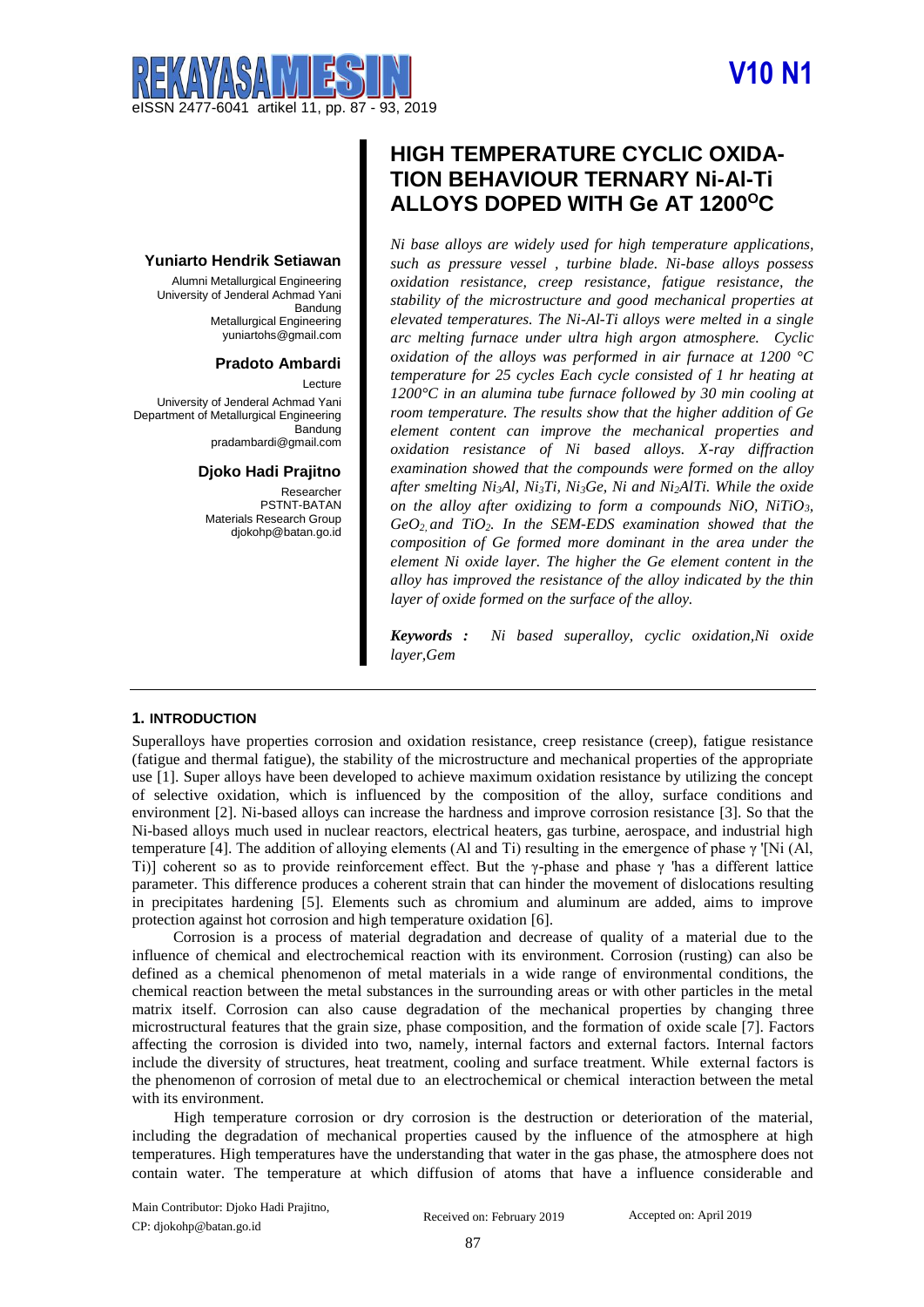temperature were estimated by 0.5 Tm (Tm = melting temperature, Kelvin).

Oxide growth begins where oxygen is absorpt to the metal surface, then there reaksi between oxygen to the metal so that oxidation formed on the metal surface which is then the next process are growing oxide scale that has been formed [8]. High temperature double impact against degradation metals caused, which are:

- a. The increase in temperature will affect the thermodynamic and kinetic aspects of the reaction, meaning the faster degradation at higher temperatures.
- b. The increase in temperature will affect and change the structure and behavior of metals. If the structure changes, the general strength and metallic behavior also changes.

The level of oxidation is determined by a combination of the two processes. One is chemical, which is actually a reaction between oxygen with in the semiconductor at the interface, and the other is the diffusion of oxygen through the oxide film formed previously. The combination of these processes result in linearparabolic relationship between the oxide thickness and oxidation time [9]. Oxidation kinetics are usually studied through isothermal and cyclic oxidation testing. Usually the oxidation rate measured of several criteria, ie :

- a. The amount of metal consumed, ie of the weight lost or the thickness of metal scraps.
- b. The amount of oxygen consumed, ie of the weight gain or of the amount of oxygen used.
- c. The amount of oxides produced, ie of the based on the weight of oxides formed or of the thickness of the oxide formed.

The most important parameters of the oxidation of metal from the engineering side is the reaction rate. Since the oxide reaction product generally maintained on the surface of the metal, the oxidation rate is usually measured and expressed as the weight gain per unit area. three main laws that explain high-temperature oxidation kinetics of which is a linear rate, the rate parabolic and logarithmic rate [10]. Cyclic oxidation process is carried out by heating in the oxidation temperature and then followed by cooling with air. Changes in mass per unit area as a function of oxidation time. The rise in temperature increase weight gain and change in mass is the amount of the increase in mass by with oxidation of alloying elements. At high temperatures, oxidation is accelerated compared to a lower temperature.

Parabolic oxidation occurs when a metal or oxygen diffusing through the oxide layer continues to grow. Along with the thickness of the oxide layer increases, also increasing the diffusion path. Values parabolic rate constant (Kp) was calculated, based on the level of the parabolic equation for a high temperature oxidation process [11].

Where:

 $X^2 =$ Kpt

 $X = Weight change per unit surface area.$ 

 $t = Time.$ 

 $Kp = Parabolic-growth rate constant.$ 

#### **2. MATERIALS AND METHODS**

The chemical composition of the alloy material used in this study is the material of the Ni-Al-Ti with the addition of the germanium element content, the system Ni-Al-Ti-X Ge  $(X = 0.5\%$  and 1.5%). Where the materials used are nickel, aluminum, titanium and germanium has a purity level of 99,99%. Here is the chemical composition of each material.

**Table 1**: Chemical composition of alloys (wt%)

| Specimens                  | % weight |       |        |     |
|----------------------------|----------|-------|--------|-----|
|                            | Ni       | Al    | Ti     | Ge  |
| Alloy-1 (Ni-Al-Ti-0,5% Ge) | 82,252   | 6,617 | 10,631 | 0.5 |
| Alloy-2 (Ni-Al-Ti-1,5% Ge) | 81.425   | 6.5   | 10.525 | 1.5 |

The process of making sample is with to smelt the materials alloy using Arc Melting Furnace. Arc Melting Furnace is a furnace used to smelt a metal or alloy into one by using copper crucible hearth furnace by flowing water as coolant, on the *Arc Melting Furnace* (AMF) uses the concept of heating in a vacuum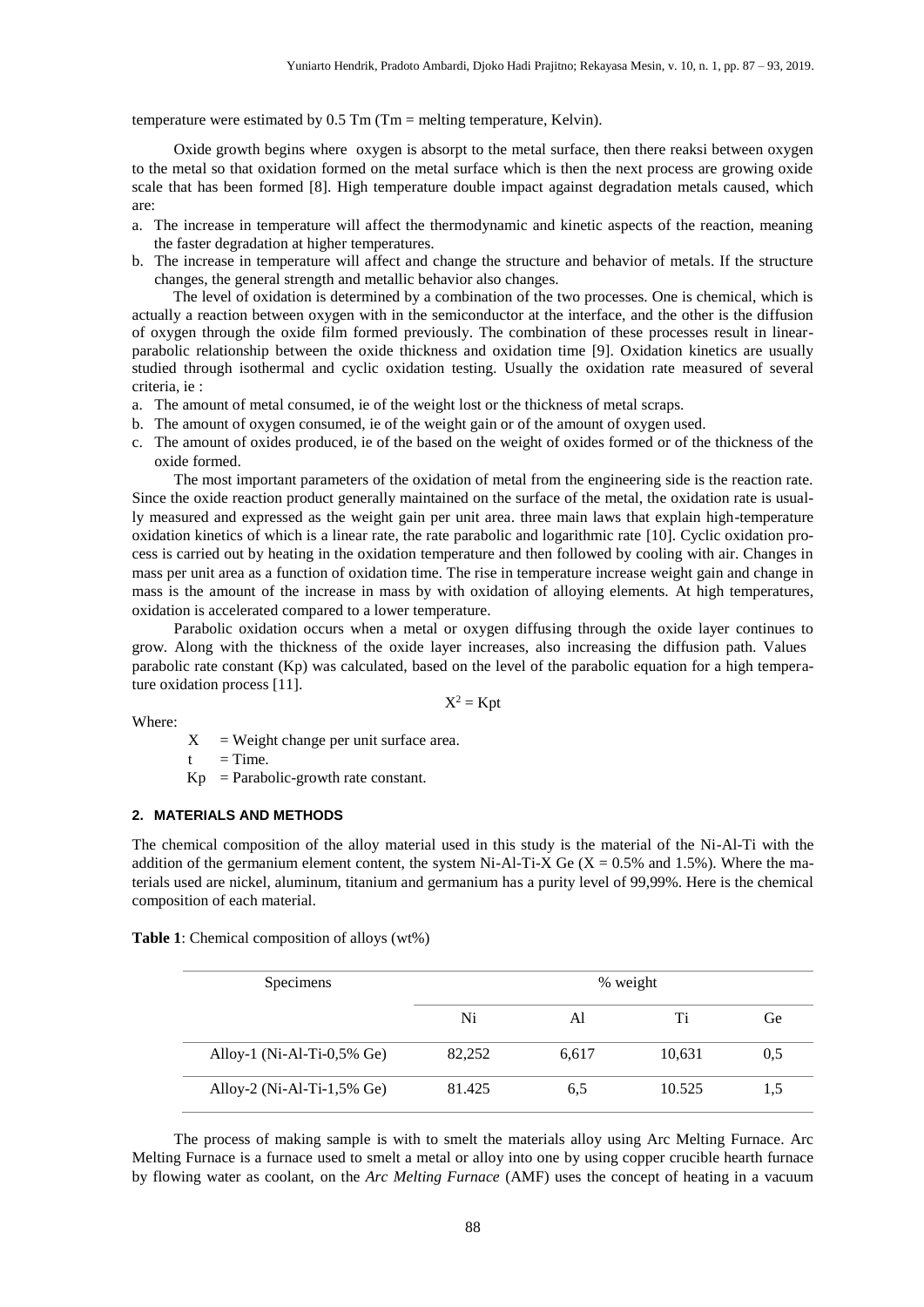with using electrodes (In this case tungsten) and protected with argon gas. In the smelting process carried out 4 times to obtain a homogeneous sample. After smelting process , the samples are then solution treatment at a temperature of 1200 °C for 2 hours in tube furnace under argon atmosphere and finally quenching in water media.

Cyclic oxidation were carried out in air furnace at temperature  $1200$  °C for  $25$  cycles. Each cycles consisted of 1 hour in air furnace at 1200°C followed by 30 minutes cooling at room temperature. Oxidation behavior of alloys Ni-Al-Ti-Ge measured by examination of the oxide thickness as a function of the thickness vs oxidation time, and analyzed by performing several tests including hardness testing examination of micro structure by an optical microscope, XRD for phase identification and SEM-EDS for cross section examination. In the hardness test specimens were tested using test equipment Krisbow Rockwell Hardness Tester with C-Scale. Analysis of the microstructure of specimens Ni-Al-Ti-Ge tested using test equipment Olympus BX60M optical microscope, which where previously carried out the process of preparation of the surface by means to the conduct of the process of sandpaper 60 to 2000 mesh, then do the polishing process using diamond polishing paste, after the etching process is carried out with a solution of aqua regia (a mixture of 20 ml of HCl and 60 mL HNO3). Analysis phase compositions and compounds in the samples of Ni-Al-Ti-Ge done with X-Ray Diffraction testing using test equipment X-Ray Diffraction PANalytical X'Pert PRO PW3040 / x0. As well as the surface morphology analysis and analysis of the elements formed on the samples was done by SEM-EDS testing, with the using equipment SEM test namely Hitachi SU3500 and equipment EDS test namely Ametek Apollo XL.

#### **3. RESULTS AND DISCUSSION**

Figure 1 shows the hardness of the alloy with different Ge addition. Generally, the higher the curve shows that the addition of germanium element content will increase the hardness of the alloy, because the element of germanium can shrink the size of the grain, resulting in the strengthening of the grain size reduction. Because the smaller the grain size, the more there is a grain boundary area would be dislocation barrier, the more dislocations that occurred then the stronger the metal.

Figure 1 shows the hardness curve of sample after casting, solution treatment and cyclic oxidation process alloy Ni-Al-Ti-Ge at a temperature of 1200 °C. The Figure depicted that the hardness of the sampel will decrease after cyclic oxidation compare with as cast and solution treatment. due to during the process of cyclic oxidation underway cause the grain to coarsening caused by the heating continues, so that resulting in hardness in the specimen decreases. In accordance with the equation Hall-Petch [12] that the larger grain size will decrease the mechanical properties of a material. Figure 2 shows the microstructure results of alloy Ni-Al-Ti-0.5% Ge and Ni-Al-Ti-1.5% Ge the results of the solution treatment process, From these images show relatively similar microstructure results.



**Figure 1:** Hardness of alloys Ni-Al-Ti-0,5%Ge and Ni-Al-Ti -1,5%Ge samples results as-cast, as-solution treatment and as-cyclic oxidation

Figure 2 depicted the microstructure of microstructure alloy Ni-Al-Ti-Ge consisting of dendritic shaped microstructure with the formation of y' phase as indicated by the arrow. Ni elements will dissolve and form a precipitate compound Ni3Al, Ni3Ti and Ni3Ge. The compounds that formed it will improve the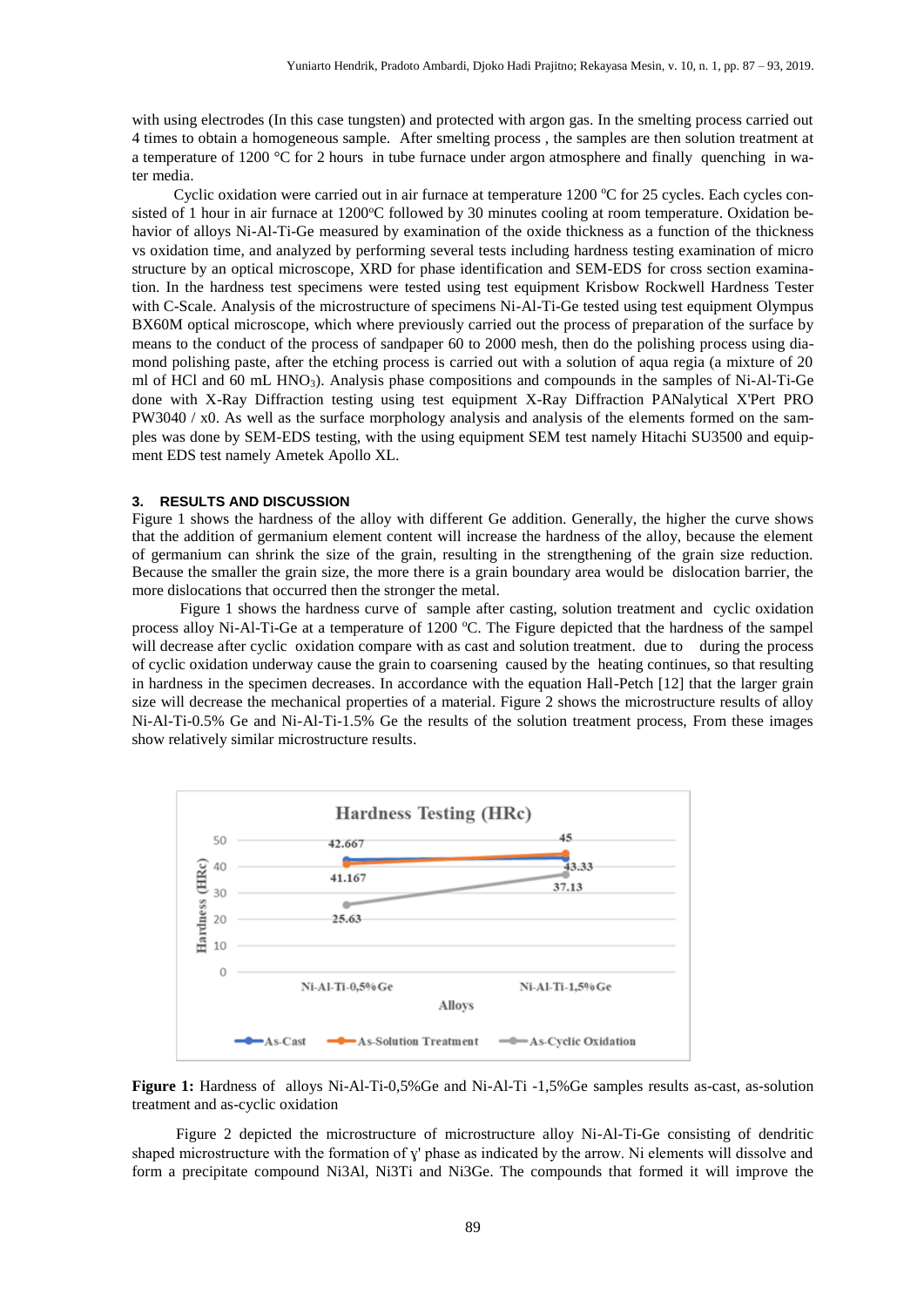mechanical properties of the alloy, due to the precipitation strengthening mechanism [13]. The addition of germanium element will reduce the grainsize, it can be seen in Figure 2, Where the higher the addition of the germanium element content, it will cause grain size gets smaller.



**Figure 2:** Microstructure of alloys Ni-Al-Ti-0,5%Ge and Ni-Al-Ti -1,5%Ge results as-solution treatment

Figure 3 shows the microstructure of Ni-Al-Ti-0,5%Ge and Ni-Al-Ti -1,5%Ge after cyclic oxidation. The results of alloy Ni-Al-Ti-0.5% Ge and Ni-Al-Ti-1.5% Ge the result of the cyclic oxidation process at temperatures of 1200 ° C for 25 cyclic.



**Figure 3.** Microstructure of alloys Ni-Al-Ti-0,5%Ge and Ni-Al-Ti -1,5%Ge after cyclic oxidation at temperature 1200 °c for 25 cyclic

The results from the oxidation process cyclic caused the event coarsening of the heating process results is constantly repeated, causing grains undergo coarsening of this continuing, characterized by grain size small some have disappeared and some others joined together to form clusters, which is characterized by the form of grains big and get bigger, the phenomenon of grain loss is due to the grain matrix dissolves into Ni. However, as a result of the heating process are repeated then some grains will grow back into a new, smallsized grains. This coarsening of events will cause the coarsening phase Ni<sub>3</sub> (Al, Ti). As a result of the process of this coarsening then be decreased mechanical properties.

Figure 4 shows the plot oxidation kinetics of alloy Ni-Al-Ti-0.5% Ge and Ni-Al-Ti-1.5% Ge, between the thickness of the oxide scale against the number of cycles. In Figure 4 indicate that the oxide thickness is directly proportional to the number of cycles of oxidation, so the more the oxidation cycle of oxidation thickness is formed thicker. This is depicted that the oxide growth was dominance compare with the oxide spallation [14]. The higher the addition of the germanium element alloys would increase the oxidation resistance of Ni-Al-Ti indicated by the thin oxide is formed. This is because the elements of Ge is more reactive than the elements Ni, according to the thermodynamics of oxidation, can be proven at Ellingham diagram, the Ge element is the active ingredient compared to the base metal is Ni, so the elements Ge oxidized or reacted first with oxygen to form an oxide layer GeO<sub>2</sub>, The addition of Ge in the alloy crease the oxidation resistance of Ni alloy, because it can withstand the elements Ni to oxidized first. The formation of a thicker oxide layer due to the low capacity of the oxide layer to prevent the entry of oxygen which can react with the base metal to form a new oxide layer. In addition, the temperature also affects the rate of oxygen ingress to penetrate the oxide layer.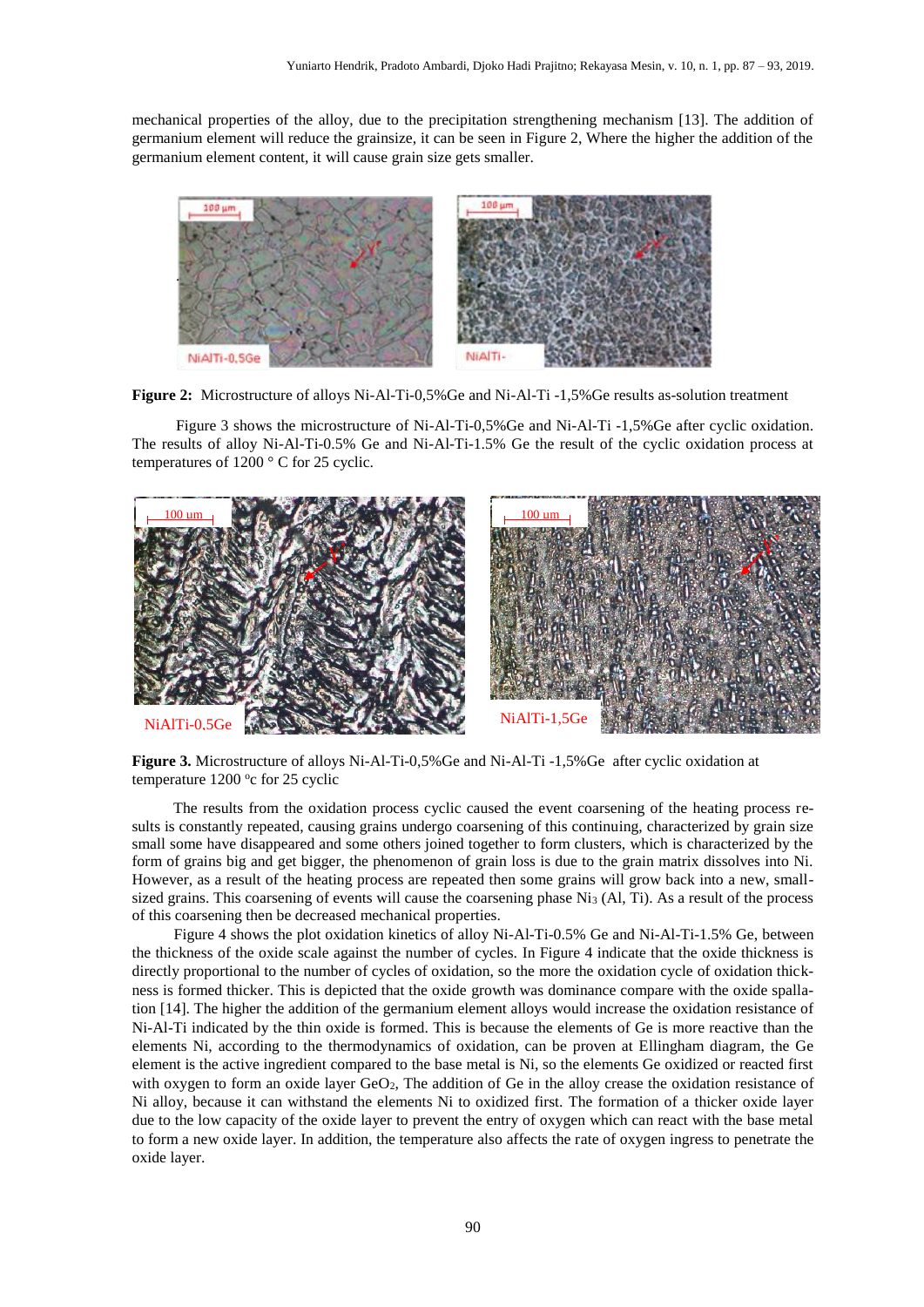

**Figure 4: T**he rate of oxidation of alloys on the thickness of the oxide and cyclic oxidation times

High temperatures will increase the size of the grain so that oxygen more easily fit between the grain boundaries. The thinner the oxide layer formed on a metal alloy that these alloys have excellent oxidation resistance, is due to the oxidation kinetics running slowly, causing the formation of a thin oxide layer. When the thin oxide layer, the potential for degradation of the surface due to the potential difference between the oxide layer and the substrate is getting smaller, so it can be concluded that the thin oxide layer formed on a metal then the better oxidation resistance. Figure 5 shows testing the X-Ray Diffraction samples of Ni-Al-Ti-1.5% Ge before oxidation (a) and samples of Ni-Al-Ti-1.5% Ge after oxidation at temperatures of 1200 °C for 4 cyclic (b).

In Figure 5 (a) indicates that the formation of compounds Ni3Al, Ni3Ti, Ni3Ge, Ni and Ni2AlTi on samples Ni-Al-Ti-1.5% Ge. As well as on Figure 5 (b) shows the formation of oxide compounds are NiTiO3, GeO2, NiO and TiO2 in the samples of Ni-Al-Ti-1.5% Ge after oxidation at temperatures of 1200 °C for 4 cyclic. In specimens NiAlTi-1.5% Ge after cyclic oxidation process by 4 cyclic form NiO primary phase, is due to NiO phase formed due to the enrichment of Ni element is because of the depletion (decreasing concentration) elements Al, Ti and Ge under layers of rutile, nickel titanite and germanium oxide, which causes the phase formation of nickel oxide (NiO) [15]. In this XRD data does not form an oxide layer Al2O3, because Al2O3 phase formed on the part the border with the substrate or not formed on the surface so it does not hit or shot X-rays, so it is not readable on XRD testing. NiTiO3 phase formed a fairly large with a score of 34.3%, NiTiO3 phase itself is a combination of oxide NiO and TiO2 oxide. SEM-EDS testing performed on the part substrate and part cross section alloy Ni-Al-Ti-1.5% Ge has done a cyclic oxidation process at a temperature of 1200 °C for 25 cyclic.

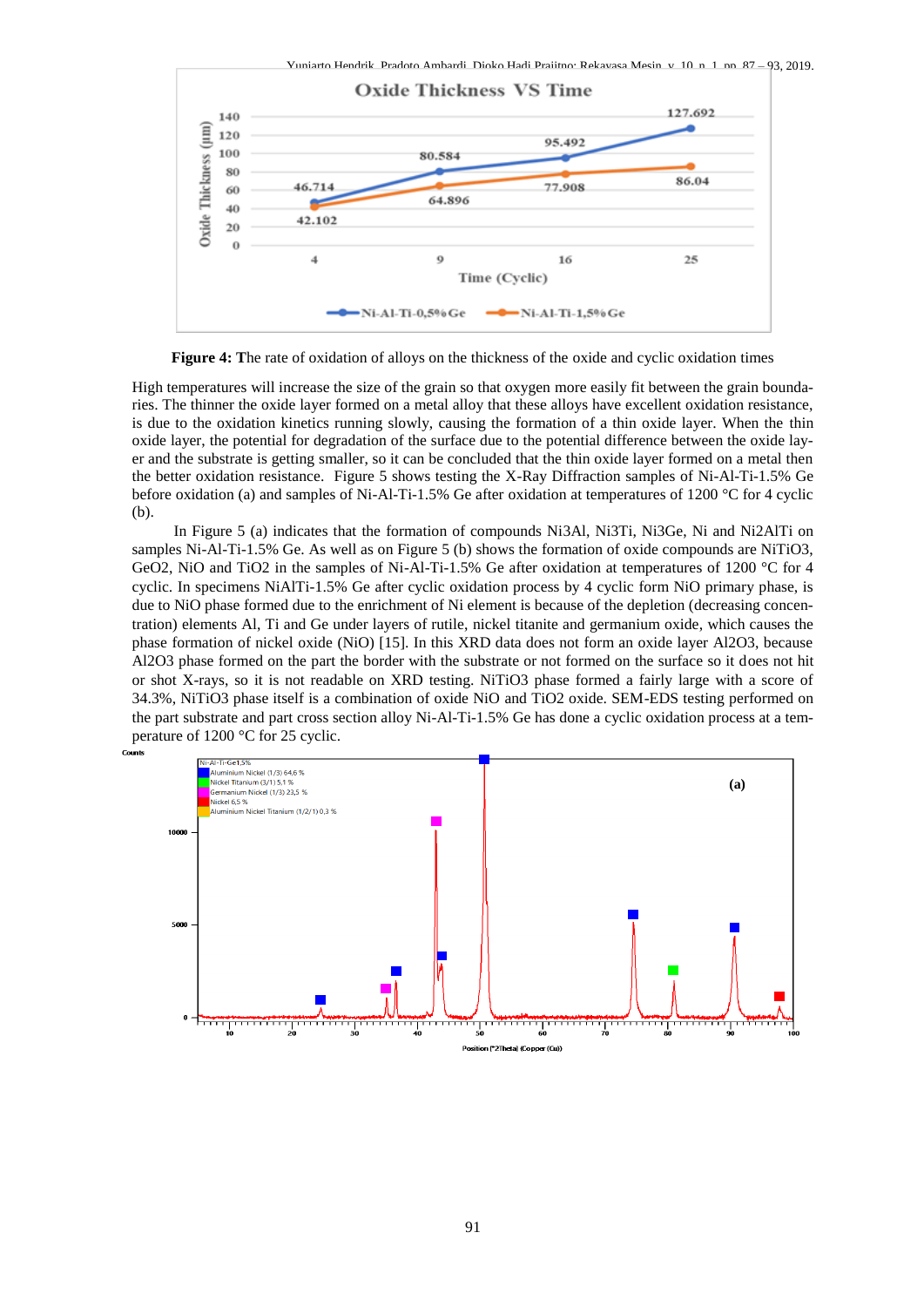

**Figure 5:** . Results xrd patterns alloys Ni-Al-Ti-1,5%ge (a) before cyclic oxidation, (b) after cyclic oxidation



Figure 6: Morphology cross-section Ni-Al-Ti-1,5% ge alloy after cyclic oxidation at temperature 1200 °c for 25 cyclic

| Elements $(Wt\%)$ | 1     | 2     | 3     |
|-------------------|-------|-------|-------|
| Ni                | 18,61 | 30,91 | 72,46 |
| Al                | 27,87 | 17,15 |       |
| Ti                | 11,24 | 15,25 | 4,95  |
| <b>Ge</b>         |       | 0,99  |       |
| റ                 | 42,28 | 35,70 | 22,59 |

**Table 2**: Chemical composition of ni-al-ti-1,5%ge (wt) alloy after cyclic oxidation

On Figure 6 indicate that the oxide layer is the formed consisting of several layers of oxide. EDS analysis showed that in Figure 6 ie on area 1 is the area of the oxide layer is rich in Al elements and forming oxides of  $Al_2O_3$ . In area 2 show rich in elements Ti forming oxides TiO<sub>2</sub> and Ge element only in area 2 and formed oxides GeO<sub>2</sub>. As well, the area 3 in direct contact with the environment shows areas rich in Ni and form the NiO compound.